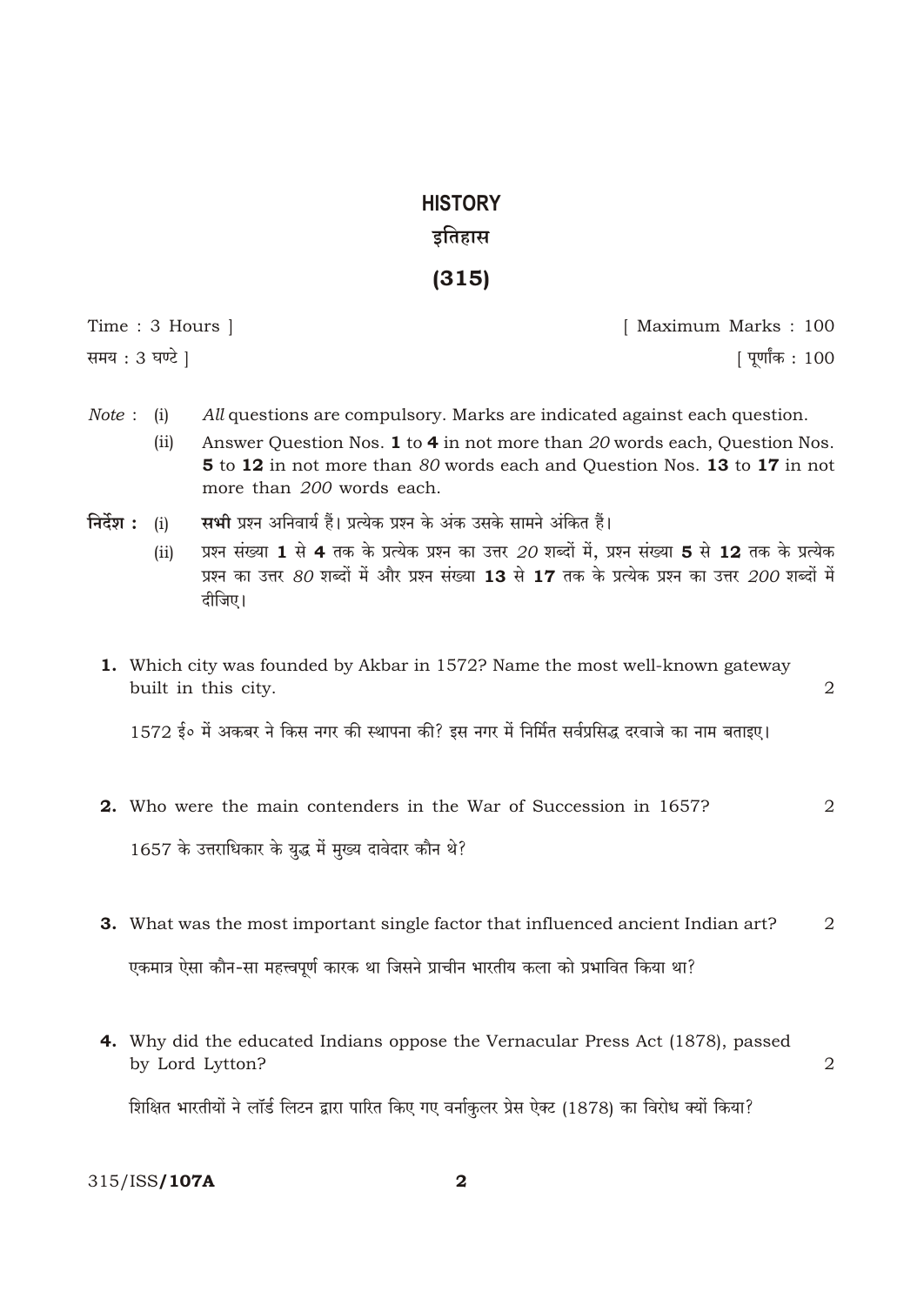5. Name the countries with which the Harappan people established trade relations. Which kind of weights and measures were used by them for trade?

**OR** 

Describe the importance of the Upanishads.

जिन देशों के साथ हडप्पावासियों ने व्यापार सम्बन्ध स्थापित किए थे उनके नाम बताइए। व्यापार में वजन तथा नापने के लिए वे किन इकाइयों का प्रयोग करते थे?

अथवा

उपनिषदों के महत्त्व की पुष्टि कीजिए।

6. Who was Ibn Batuta? Why is his travel account 'Rehla' important?

 $\overline{4}$ 

 $\overline{4}$ 

 $OR$ 

Give an estimate of the unique personality of Muhammad bin Tughluq.

इब्न बतूता कौन था? उसके यात्रा-वृत्तान्त (सफरनामा) रिहला' का क्या महत्त्व है?

अथवा

मुहम्मद बिन तुगलक के अनोखे व्यक्तित्व का मूल्यांकन कीजिए।

7. Describe the new mode and technique of warfare introduced by Babur in India.  $\overline{4}$ 

**OR** 

Describe the measures adopted by Sher Shah for improving trade and commerce.

भारत में, बाबर ने जिस नई युद्ध-पद्धति का सूत्रपात किया उसका वर्णन कीजिए।

अथवा

व्यापार तथा वाणिज्य के विकास के लिए शेरशाह ने जो उपाय अपनाए थे उनका वर्णन कीजिए।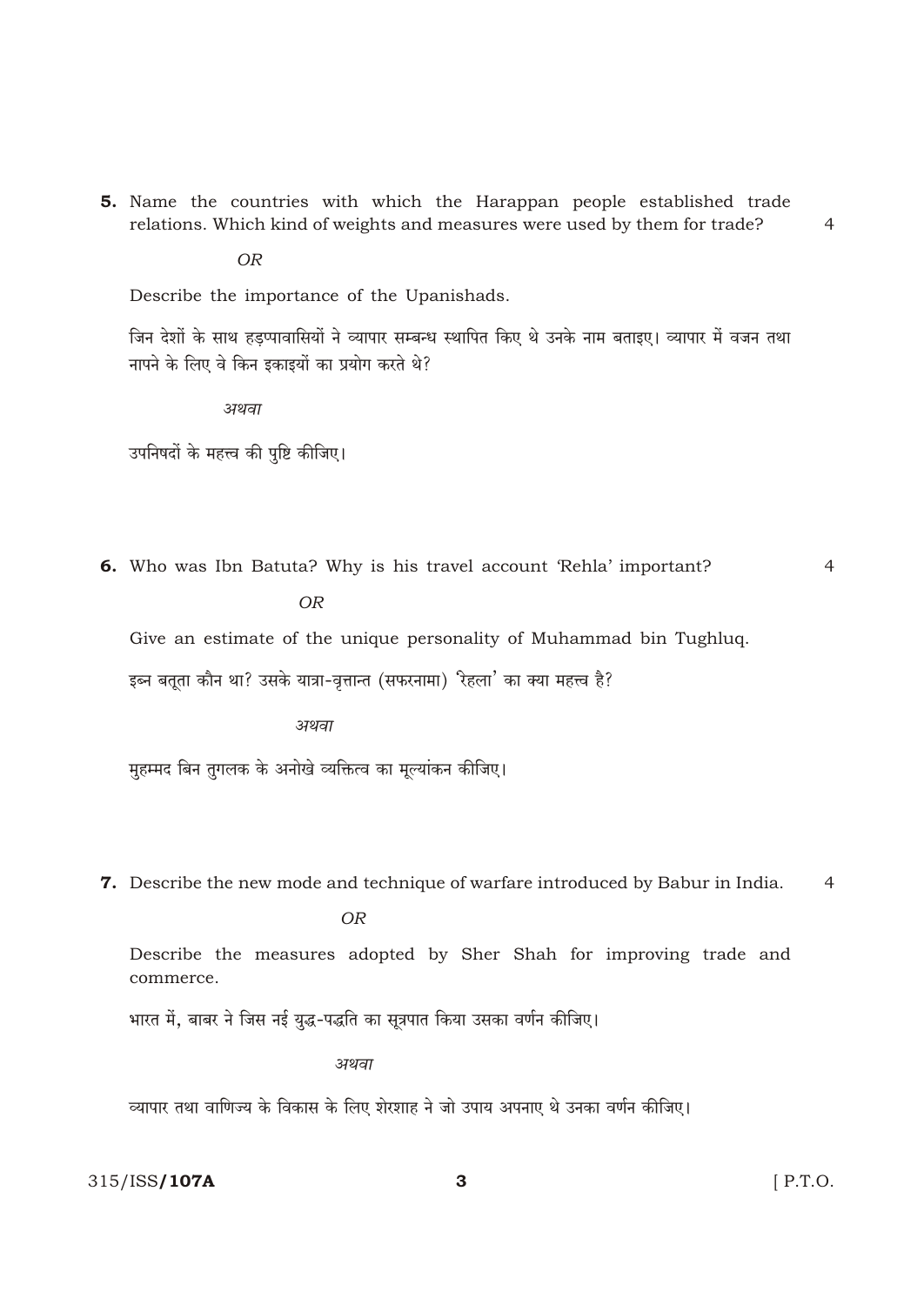8. Describe the contribution of Ishwar Chandra Vidyasagar in spreading education among women.

**OR** 

Describe the methods of annexation of Indian States followed by Lord Dalhousie. What was its main effect on the Indian States?

स्त्री-शिक्षा के विस्तार के लिए ईश्वरचन्द्र विद्यासागर ने जो योगदान दिया उसका वर्णन कीजिए।

अथवा

लॉर्ड डलहौज़ी ने भारतीय राज्यों के विलय के लिए जो तरीके अपनाए थे उनका वर्णन कीजिए। भारतीय राज्यों पर इसका क्या मुख्य प्रभाव पड़ा?

9. Examine the impact of Buddhism on the development of Indian art and architecture.

 $\overline{4}$ 

 $\overline{4}$ 

**OR** 

Explain the effects of Alexander's invasion on the polity and economy of India.

भारतीय कला तथा वास्तुकला के विकास पर बौद्ध-धर्म के प्रभावों की समीक्षा कीजिए।

अथवा

भारतीय राजनीति तथा अर्थव्यवस्था पर सिकन्दर के आक्रमण के प्रभावों की व्याख्या कीजिए।

10. Why is Iltutmish considered as the real founder of the Turkish rule in India?  $\overline{4}$  $OR$ 

Why is Sikander Lodi considered as the greatest Lodi ruler?

अल्तमश को भारत में तुर्की प्रशासन का वास्तविक संगठनकर्ता क्यों माना जाता है?

अथवा

सिकन्दर लोदी को सबसे महान लोदी प्रशासक क्यों माना जाता है?

 $\overline{\mathbf{4}}$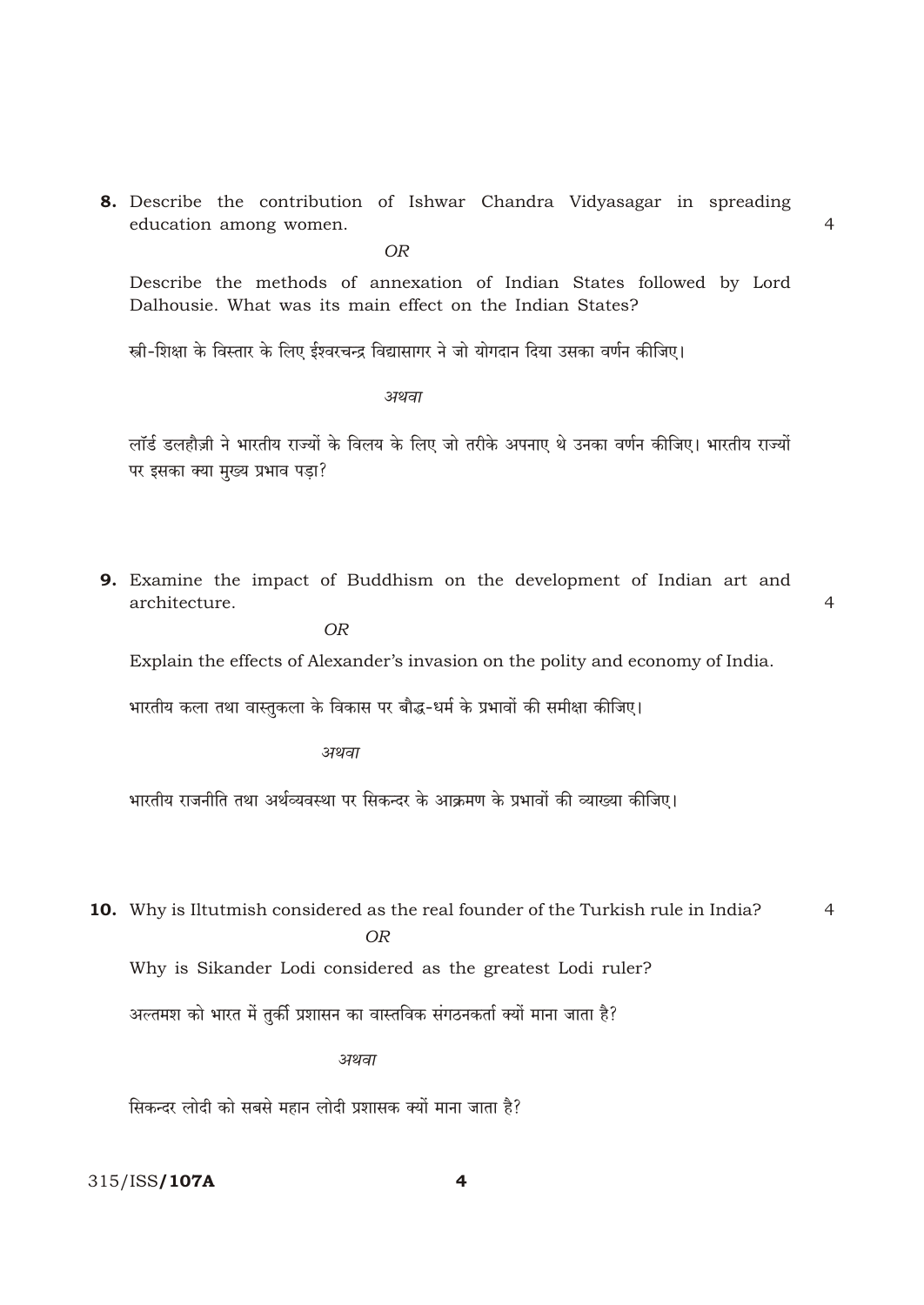11. Why did the orthodox Muslim population, Amirs and Ulemas, support Aurangzeb's policies?  $\overline{4}$  $OR$ Give an estimate of Shivaji as a king and as an administrator. रूढिवादी मुसलमान जनता, अमीर और उलेमा औरंगज़ेब की नीतियों का क्यों समर्थन करते थे? अथवा एक राजा तथा प्रशासक के रूप में शिवाजी का मूल्यांकन कीजिए। 12. Explain the contribution of Swami Vivekananda in the upliftment of the poor and downtrodden  $\overline{4}$  $OR$ Explain the methods of the drain of wealth from India to England. गरीबों और पिछडे वर्गों के उत्थान के लिए स्वामी विवेकानन्द के योगदान की व्याख्या कीजिए। अथवा भारत से सम्पदा हरण करके इंग्लैण्ड भेजने के तरीकों की व्याख्या कीजिए। 13. Discuss the main features of agrarian economy of ancient India. 10  $OR$ What is the meaning of 'Saddarsana'? Describe the groups in which Saddarsana was divided. प्राचीन भारत की कृषि-आधारित अर्थव्यवस्था की मुख्य विशेषताओं की चर्चा कीजिए। अथवा 'षड्दर्शन' से क्या अभिप्राय है ? वह जितने वर्गों में बाँटा गया था उसकी चर्चा कीजिए। **14.** How did the Mauryan rulers exercise strict control over the economic activities?  $10$  $OR$ How did patronage of the Gupta rulers help in the development of Indian art and painting? मौर्य शासक आर्थिक क्रिया-कलापों पर कैसे कठोर नियंत्रण रखते थे? अथवा गुप्त प्रशासकों के पोषण ने भारतीय कला और चित्रकला के विकास में कैसे सहायता की?

315/ISS/107A

5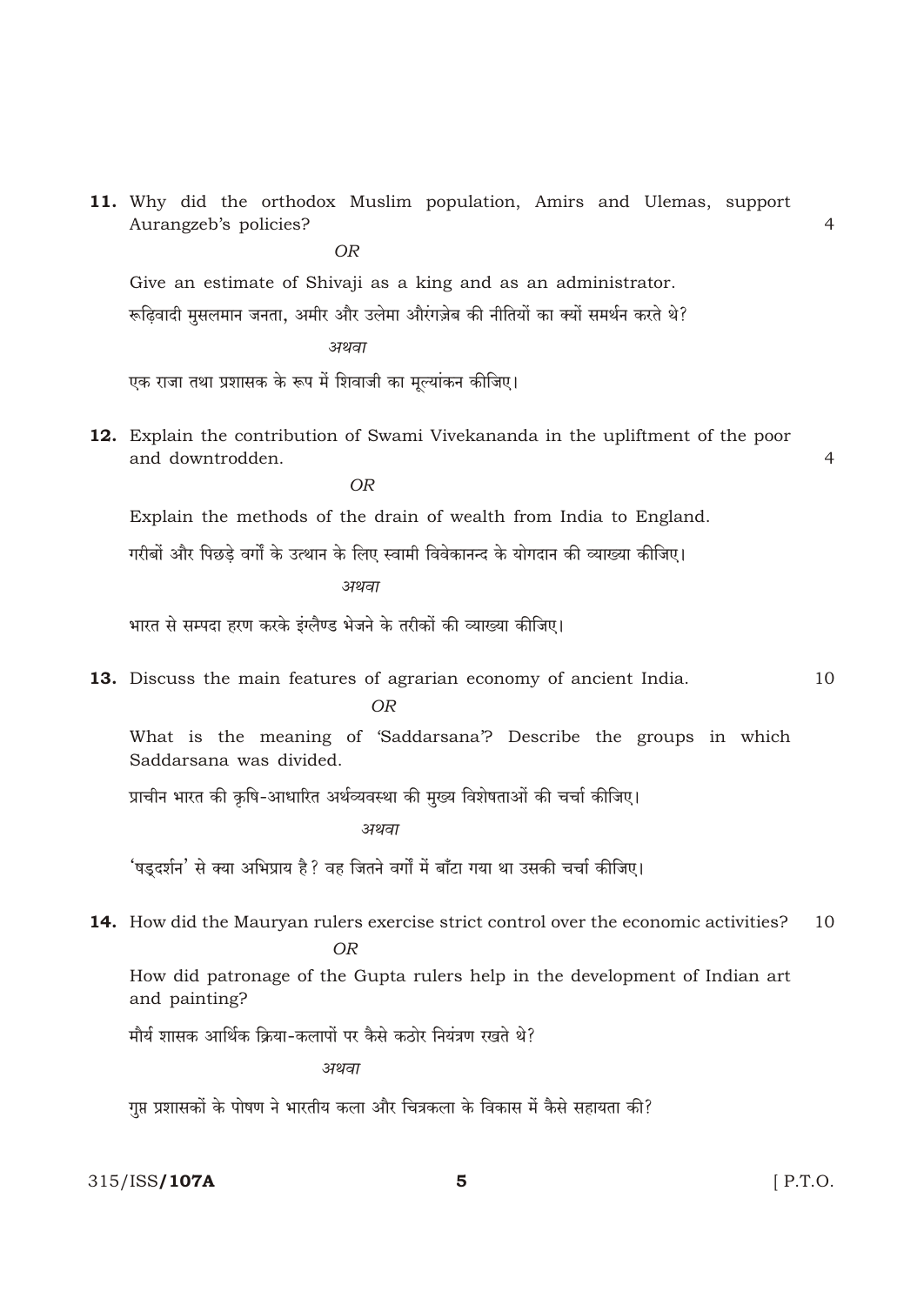15. Explain the system of education prevalent during the Mughal period.

 $\overline{OR}$ 

Trace the development of Persian literature in Medieval India.

मुगलकालीन शिक्षा-व्यवस्था की व्याख्या कीजिए।

अथवा

मध्यकालीन भारत में फारसी साहित्य के विकास की रूपरेखा दीजिए।

16. Examine the causes of the failure of the Revolt of 1857.

 $\overline{OR}$ 

With what aim was the Cabinet Mission sent to India? What were its proposals? Why did both Congress and Muslim League reject the proposal of an interim government?

1857 के विद्रोह की असफलता के कारणों की समीक्षा कीजिए।

अथवा

किस उद्देश्य से कैबिनेट मिशन को भारत भेजा गया था? इस मिशन के क्या प्रस्ताव थे? काँग्रेस और मुस्लिम लीग दोनों ने ही क्यों अंतरिम सरकार के पस्ताव को अस्वीकार किया?

17. Critically examine the condition of women in the early 20th century India. Analyze the efforts made by the government after independence for the emancipation of women.

O<sub>R</sub>

Examine the strategies adopted by the Planning Commission for the development of Indian economy. To what extent were these successful?

बीसवीं शताब्दी के प्रारम्भ में भारतीय स्त्रियों की दशा की समीक्षा कीजिए। स्वाधीनता के बाद सरकार ने नारी-मक्ति के लिए जो प्रयास किया उसका विश्लेषण कीजिए।

अथवा

भारतीय अर्थव्यवस्था की प्रगति के लिए योजना आयोग ने जो मुख्य तत्त्व अपनाए उनकी समीक्षा कीजिए। वे किस हद तक सफल रहे?

 $10$ 

 $10$ 

 $10$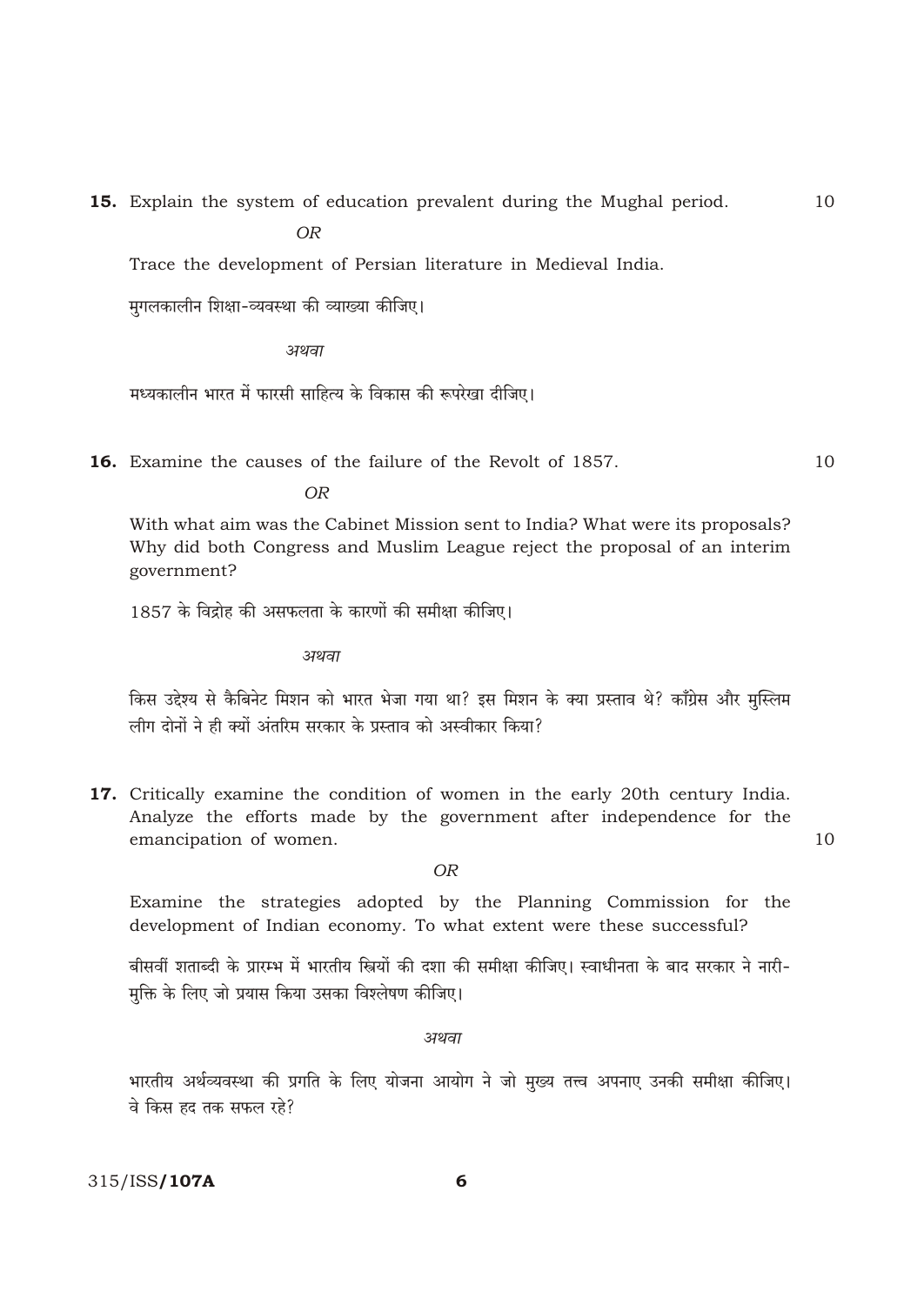18. On the given outline map of India, mark the following :

- Ancient India  $(a)$ 
	- $(i)$ Extent of Asoka's empire
	- Kalinga, Ujjain, Kashi, Lumbini, Sanchi  $(ii)$ **OR**
- $(b)$ Medieval India
	- Extent of Chola empire  $(i)$
	- Madurai, Tanjore, Kanchi, Nellore, Gangaikonda Cholapuram  $(ii)$ **OR**
- Modern India  $|c|$ 
	- Extent of British empire in 1856  $(i)$
	- Chauri-Chaura, Dandi, Sabarmati, Champaran, Jallianwala Bagh  $(ii)$

दिए गए भारत के रेखामानचित्र पर निम्नलिखित को चिह्नित कीजिए :

## (क) प्राचीन भारत

- अशोक के साम्राज्य की सीमाएँ  $(i)$
- कलिंग, उज्जैन, काशी, लुम्बिनि, साँची  $(ii)$ अथवा

#### (ख) मध्यकालीन भारत

- चोल साम्राज्य की सीमाएँ  $(i)$
- (ii) मदुराई, तंजौर, काँची, नेल्लोर, गंगाइकोन्डा चोलापुरम

अथवा

## $(1)$  आधुनिक भारत

- 1856 ई॰ में ब्रिटिश साम्राज्य की सीमाएँ  $(i)$
- चौरि-चौरा, डांडी, साबरमती, चम्पारण, जलियाँवाला बाग  $(ii)$

# 315/ISS/107A